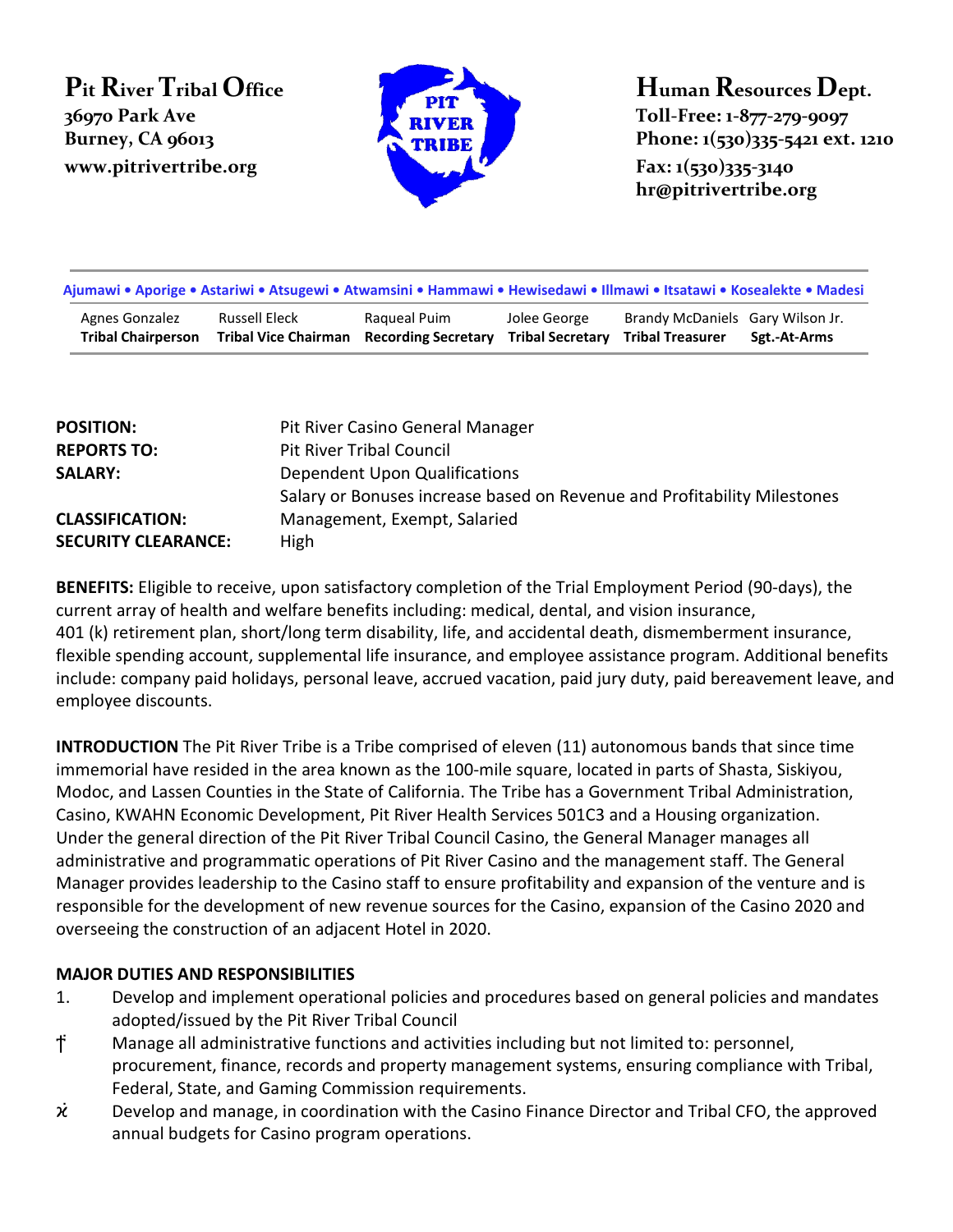- 5. Manage the preparation, on-going evaluation and updating of long-range comprehensive program plans including Casino expansion
- 6. Assist in the preparation, negotiation, implementation, and monitoring on a timely basis, contracts and cooperative agreements that will enable the Casino to achieve the goals and objectives set by the Tribal Council
- 7. Works with the Human Resources Director and HR staff in recruiting, selecting, securing gaming licenses and onboarding Casino employees. Responsible for the authorization for all newly hired personnel, including the skills assessment and training of casino personnel.
- 8. Exercise full range of supervisory duties for all department managers, defining and delegating responsibilities and authorities as appropriate and as defined by the Tribe's Polices and Procedures. Ensuring all functions and activities are completed, issue reprimands, and complete timely evaluations for all Casino employees.
- 9. Maintain a close working relationship with the Pit River Tribal Council and the Pit River Tribes Gaming Regulatory Commission to ensure legal and ethical compliance as well as the profitability and integrity of the Casino and to protect the Casino's assets.
- 10. Provide comprehensive, accurate and clear monthly financial and department status reports to the Tribal Council and coordinate the satisfactory completion of financial and performance audits of the Casino.

# **SPECIFIC RESPONSIBILITIES INCLUDE:**

Responsible for establishing, implementing and maintaining written policies, procedures, regulations, controls, rates and methods for all aspects of Casino operations including slots, table games, and bingo operations Responsible for all casino department heads and operation of departments to ensure compliance with all applicable laws, regulations, orders, rules and statutes, including Tribal ordinances and resolutions, the Indian Gaming Regulatory Act (IGRA), National Indian Gaming Commission (NIGC), Tribal – State compact, other applicable laws and ordinances

Responsible for purchasing, storage, inventory and maintenance of all gaming supplies and equipment Responsible for planning and directing marketing, advertising, promotions and public relations Responsible for security of Casino employees, patrons and general public

Responsible for space planning requirements, floor plan design and expansion

Responsible for development and implementation of internal control standards and personnel policies Responsible for working collaboratively with the Human Resources Director in recruiting, hiring, training, supervising and discharging employees

Responsible for facilities maintenance, upgrades and improvements

Responsible for maximizing Casino revenue

Responsible for maintaining professional standards of operation

Responsible for assuring the safety and security of persons and assets

Responsible for maintaining the security and confidentiality of Casino's financial information

Responsible for developing and maintaining cooperative working relationships with the Tribe, Tribal, Federal and State Gaming regulatory agencies, agents and Casino employees

## **QUALIFICATIONS, EXPERIENCE AND EDUCATION**

Applicants must be at least twenty-one (21) years of age. REQUIRED

A Bachelor's Degree from a four-year college or university. Sealed Official Transcripts must be submitted. REQUIRED. Major in business management, tribal government, or related field. PREFERRED. Sealed Official Transcripts or copy of Official Diploma must be submitted.

A Graduate degree in Finance, Public Administration, Business Administration, Tribal Management, Law, or concentrations in similar fields of study. PREFERRED. Sealed Official Transcripts or copy of Official Diploma must be submitted.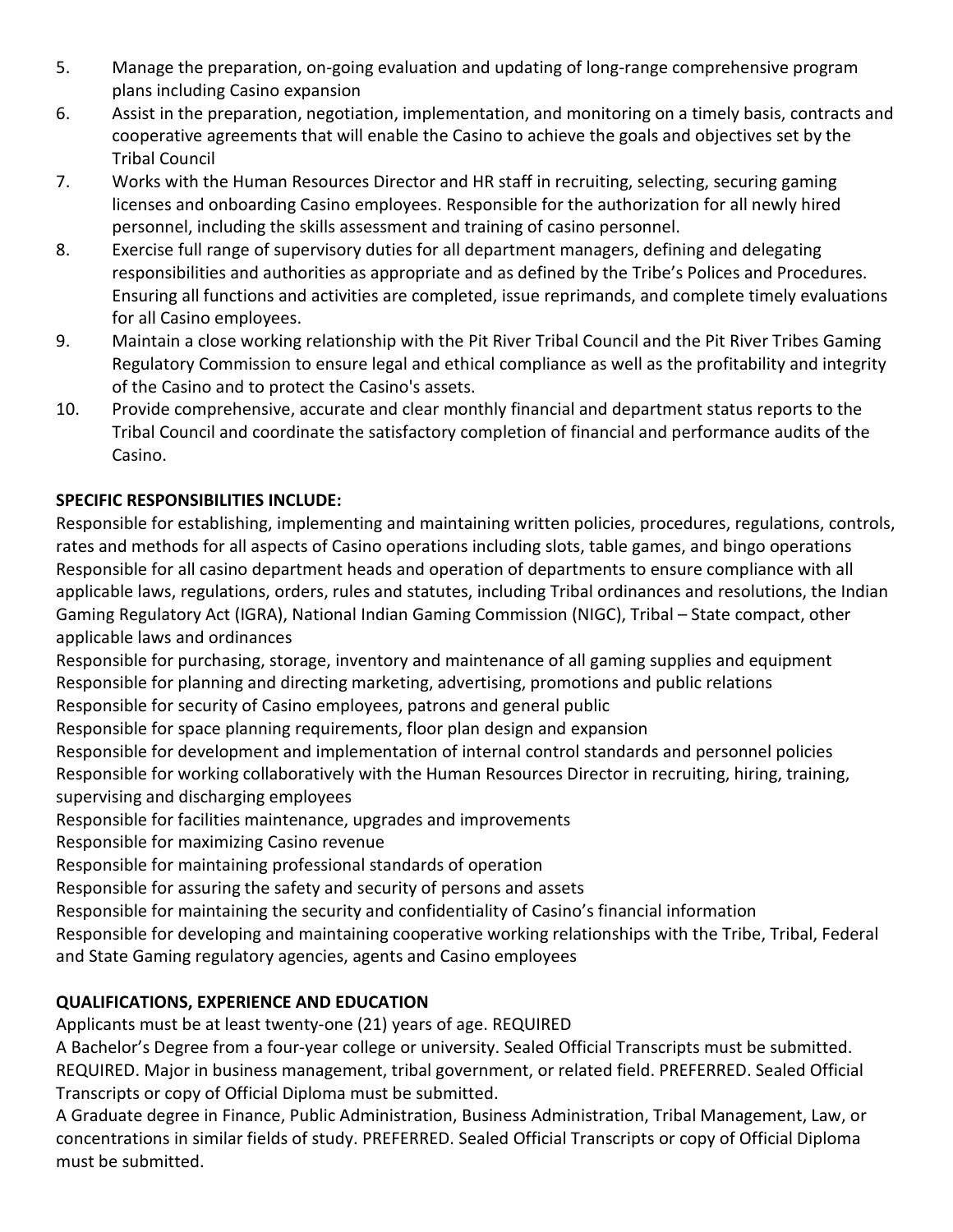Five (5) years of demonstrated Casino Gaming Management and Hands-On Casino Gaming experience, with well-rounded knowledge of all aspects of Casino operations, including non- gaming components. REQUIRED Minimum of Two (2) years Indian Gaming experience. REQUIRED Five (5) years or more of Indian Gaming experience. PREFERRED

Must be computer and software literate, especially MS Office Software. REQUIRED

Must not have been convicted of a felony. REQUIRED

Demonstrated knowledge and understanding of Indian Gaming Laws and Regulations, State Compacts, and Federal Gaming Regulatory controls. REQUIRED

Must submit to and pass an Alcohol/Drug Screen. REQUIRED

Must be bondable. REQUIRED

Must be Licensable by the Pit River Regulatory Gaming Commission. REQUIRED

Five (5) references that document the applicant's comprehension, knowledge, skills, and understanding of Casino Management and Indian Gaming Laws and Regulations. REQUIRED

Strong written and oral communications skills. REQUIRED.

Native American Candidate Preference will apply.

Knowledge of all Casino Games and the requirements to operate and keep in compliance the operation of Casino games

Business acumen and financial management capability

Highly effective communicator, motivator with excellent customer service skills

Must have or be able to obtain a valid California Driver's License

Must embrace and lead with a high level of ethics and leadership

### **ADDITIONAL DUTIES**

Adhere to Casino standards of excellence in guest service and confidentiality.

Manage and resolve guest problems or complaints directly and with referrals to appropriate supervisors. Report and document any observed or known safety hazard, conditions or unsafe practices and procedures. Perform other job-related duties as directed by Tribal Council

#### **KNOWLEDGE, SKILLS AND ABILITIES**

Professional knowledge of management concepts, principles and practices, and practices applicable to the full range of duties and administrative activities concerned with the management of a Casino. This includes, but is not limited to compliance with all laws, enforcement of safety and security requirements and personnel, finance, property, and records management systems.

Ability to make management decisions requiring independent judgment and to identify and refer other issues to the proper authorities.

- Ability to communicate clearly with staff, Tribal, Federal, State and local government officials and the general public, both orally and in writing.
- Maintain strict confidentiality.
- Knowledge of formulating policy, program development, staff direction, supervision training, and development of organizational plans, and the effective accomplishment of set goals.
- Ability to communicate effectively to establish cooperative linkages among staff; to help resolve interpersonal and interdepartmental misunderstandings.
- Ability to maintain confidentiality of records and information pertinent to the nature of the work.

#### **SUPERVISORY CONTROLS**

The Pit River Tribal Council outlines overall objectives in accordance with policy and identifies limitations such as those imposed by budgeting, special areas of sensitively, and other constraints. The General Manager independently selects techniques, methods, and procedures for accomplishing assignments while keeping the